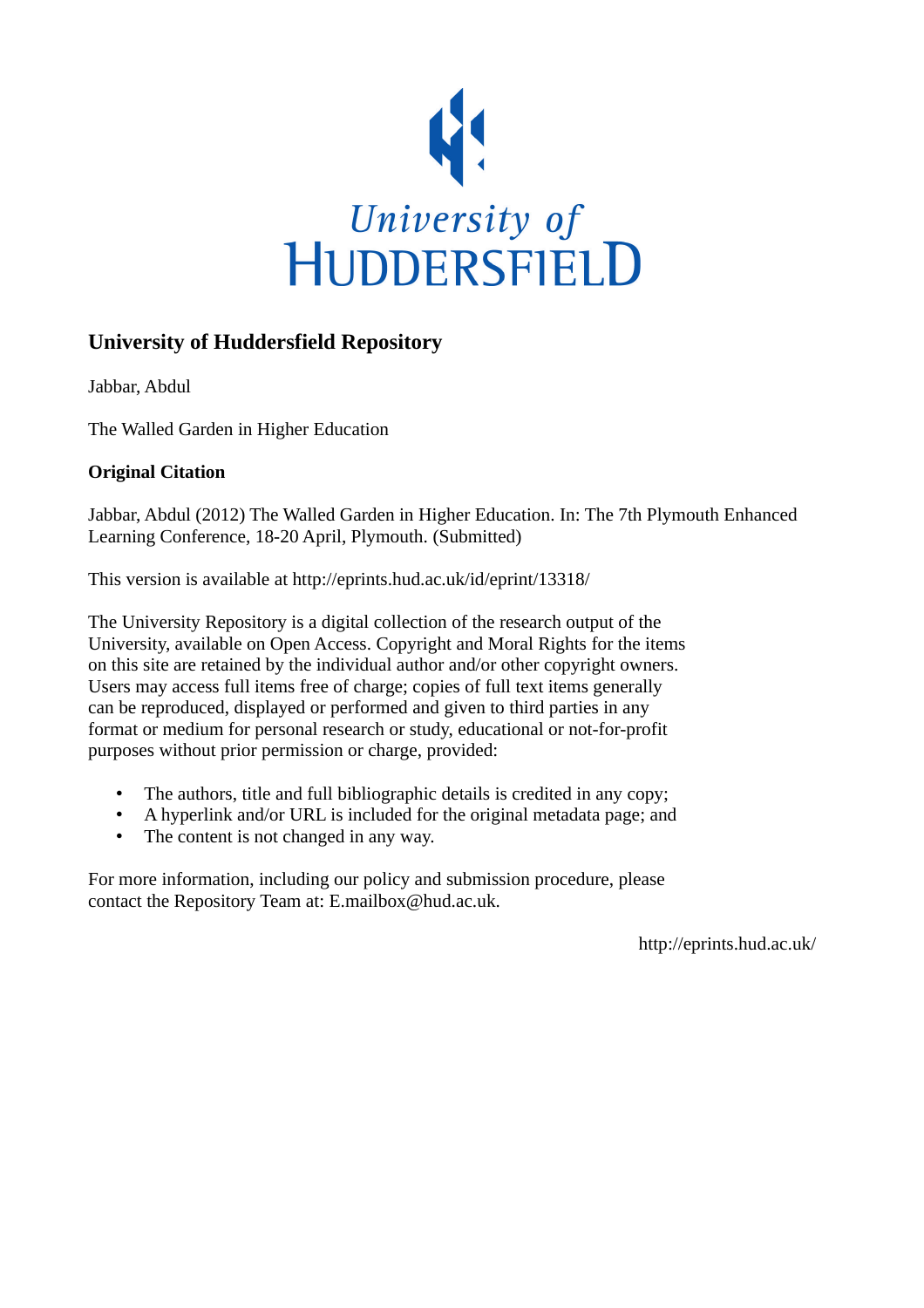# **Day 1: Wednesday 18th April**

|           | <b>Lecture Theatre 1</b>                          | <b>Lecture Theatre 2</b>                   | <b>Jill Craigie Cinema</b>                |  |  |
|-----------|---------------------------------------------------|--------------------------------------------|-------------------------------------------|--|--|
| 1230-     | Registration and Exhibition                       |                                            |                                           |  |  |
| 1300-1330 | <b>The Robot Show</b>                             |                                            |                                           |  |  |
| 1330-1400 | Hosted by: Carolyn Deeming                        |                                            |                                           |  |  |
|           | (Two 30 minute showings)                          |                                            |                                           |  |  |
|           |                                                   |                                            |                                           |  |  |
| 1400-1530 |                                                   | <b>Student Voice Technology Showcase</b>   | Session 0A: Chair: Jason Truscott         |  |  |
|           |                                                   | Host: Oliver Quinlan                       | <b>Technology Enhanced Learning</b>       |  |  |
|           |                                                   |                                            | Developing technology enhanced distance   |  |  |
|           |                                                   |                                            | learning                                  |  |  |
|           |                                                   |                                            | Jason Truscott et al                      |  |  |
|           |                                                   |                                            | <b>Analysis for Glocal learning</b>       |  |  |
|           |                                                   |                                            | Claire Spiret                             |  |  |
|           |                                                   |                                            | <b>Augmented Reality Student Response</b> |  |  |
|           |                                                   |                                            | <b>Manish Malik</b>                       |  |  |
| 1545-1700 | Session 0B: Chair: Terry Freedman                 |                                            | Session OC: Chair: Chelo de Andres        |  |  |
|           | <b>EduBlogging at Pelecon</b>                     |                                            | <b>Language Learning</b>                  |  |  |
|           | 100 word challenge - a real purpose for           |                                            | In search of Nomad's Land                 |  |  |
|           | writing                                           |                                            | Simon Ensor                               |  |  |
|           | Julia Skinner                                     |                                            | <b>Natural Language Processing</b>        |  |  |
|           | Spotlight Speaker 1: Quadblogging                 |                                            | Jose Luis Garcia                          |  |  |
|           | David Mitchell                                    |                                            |                                           |  |  |
|           |                                                   |                                            |                                           |  |  |
| 1700-1800 | Plenary Session 1 Chair: Steve Wheeler            |                                            |                                           |  |  |
|           | Keynote Speaker 1:                                |                                            |                                           |  |  |
|           | Simon Finch                                       |                                            |                                           |  |  |
| 1800-1900 | Buffet and refreshments - details to be confirmed |                                            |                                           |  |  |
| 1930-2130 |                                                   | <b>Pelecon Teachmeet</b>                   |                                           |  |  |
|           |                                                   | (Venue: Student's Union)                   |                                           |  |  |
|           |                                                   | Hosted by: Amy Parkin, Scott Parker, James |                                           |  |  |
|           |                                                   | Stoner and Emma Taylorson- Plymouth        |                                           |  |  |
|           |                                                   | University education students              |                                           |  |  |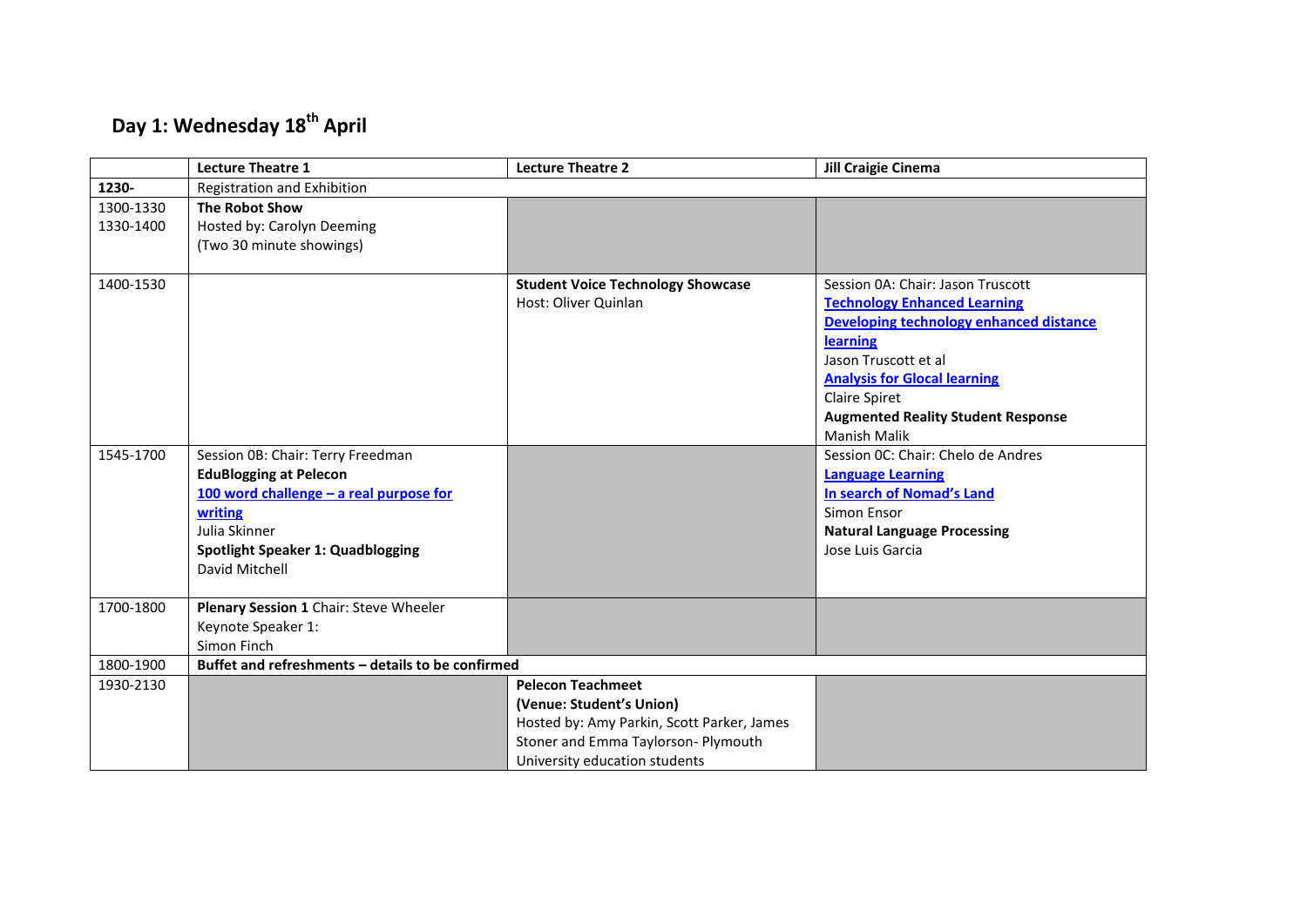# **Day 2: Thursday 19th April**

|           | <b>Lecture Theatre 1</b>                 | <b>Lecture Theatre 2</b>                 | <b>Jill Craigie Cinema</b>         | Levinsky Room 206               | Levinsky Room 207                |
|-----------|------------------------------------------|------------------------------------------|------------------------------------|---------------------------------|----------------------------------|
| 0830-     | Registration and coffee/tea - Exhibition |                                          |                                    |                                 |                                  |
| 0930-1100 | <b>Plenary Session 2</b>                 |                                          |                                    |                                 |                                  |
|           | <b>Chair: Steve Wheeler</b>              |                                          |                                    |                                 |                                  |
|           | <b>Official Opening:</b>                 |                                          |                                    |                                 |                                  |
|           | Prof Richard Stephenson                  |                                          |                                    |                                 |                                  |
|           | Keynote Speaker 2:                       |                                          |                                    |                                 |                                  |
|           | Alec Couros                              |                                          |                                    |                                 |                                  |
| 1100-1130 | Coffee Break and Exhibition              |                                          |                                    |                                 |                                  |
| 1130-1230 | Parallel Session 1A:                     | Parallel Session 1B:                     | Parallel Session 1C:               | Parallel Session 1D:            | Workshop 1E:                     |
|           | <b>Virtual Health</b>                    | <b>Digital Literacy</b>                  | <b>Games Based Learning</b>        | <b>Emerging Technology</b>      |                                  |
|           | Chair: Ray Jones                         | Chair: Adam Read                         | Chair: Steve Wheeler               | Chair: Pete Yeomans             |                                  |
|           | A virtual clinic in Second Life          | <b>Improving digital capability</b>      | <b>The Kinect Generations</b>      | <b>Developing PLEs for</b>      | <b>Video for learning:</b>       |
|           | for podiatry students                    | Doug Belshaw                             | project                            | student fieldwork               | <b>Looking behind the screen</b> |
|           | Rose Heaney                              | <b>Digital literacies: Letters to</b>    | James Edwards                      | <b>Brian Whalley</b>            | Theo Kuechel                     |
|           | <b>The virtual pharmacy</b>              | <b>Santa</b>                             | <b>Knowmads, rhizomes and</b>      | <b>Towards a new approach</b>   |                                  |
|           | Claire Englund, Martin Burman            | <b>Shirley Williams</b>                  | <b>Minecraft</b>                   | in online classrooms            |                                  |
|           |                                          |                                          | Mary-Ann Reilly, Rob Cohen         | <b>Ben Betts</b>                |                                  |
| 1230-1300 | Spotlight Speaker 2: Helen               |                                          |                                    |                                 |                                  |
|           | Keegan                                   |                                          |                                    |                                 |                                  |
| 1300-1400 | Lunch Break and Exhibition               |                                          |                                    |                                 |                                  |
| 1400-1530 | Parallel Session 2A:                     | <b>Parallel Session 2B:</b>              | Parallel Session 2C:               | Parallel Session 2D:            | Worskhop 2E:                     |
|           | <b>Twitter in education</b>              | <b>Digital literacy</b>                  | <b>Mobile and AR Learning</b>      | <b>Social Media</b>             |                                  |
|           | Chair: Miles Berry                       | Chair: Sharon Flynn                      | Chair: Leigh Graves Wolf           | Chair: David Hopkins            |                                  |
|           | <b>Tweetcasting: Exploring the</b>       | Digital identity, privacy and            | <b>Using QR codes to provide</b>   | What happens when you           | <b>RU digitally ready?</b>       |
|           | value of Twitter                         | authenticity                             | access to an audio trail           | take the toys away?             | Pat Parslow                      |
|           | Pam Nelmes/Ray Jones                     | Catherine Cronin                         | <b>Gill Chester</b>                | Fiona Collard                   |                                  |
|           | <b>Augmenting student learning</b>       | <b>Digital literacies: challenges in</b> | <b>Exploring Augmented Reality</b> | <b>Adopting social learning</b> |                                  |
|           | with Twitter                             | for a modern law school                  | Linda Castaneda                    | technologies                    |                                  |
|           | W Michael John                           | Tina Hart et al                          |                                    | Ollie Gardener                  |                                  |
| 1530-1630 | Tea Break and Exhibition                 |                                          |                                    |                                 |                                  |
|           |                                          |                                          |                                    |                                 |                                  |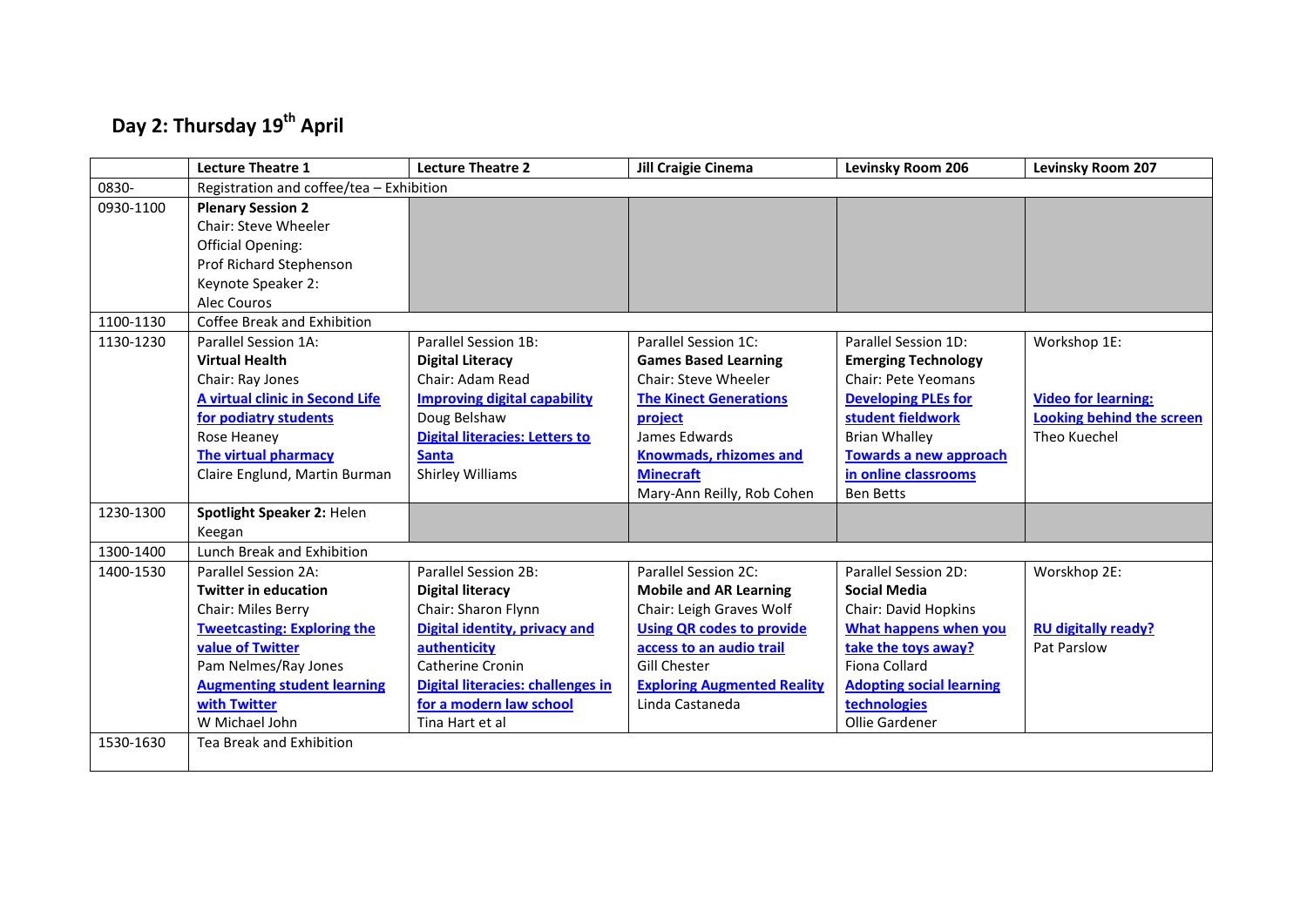| 1630-1730 | <b>Plenary Session 3</b><br>Chair: Steve Wheeler<br>Keynote Speaker 3:<br>Keri Facer                                                          |                                               |                                                 |                             |                                            |
|-----------|-----------------------------------------------------------------------------------------------------------------------------------------------|-----------------------------------------------|-------------------------------------------------|-----------------------------|--------------------------------------------|
| 1730-1830 | Parallel Session 3A:<br>Virtual worlds and games                                                                                              | Parallel Session 3B:<br><b>New Pedagogies</b> | Parallel Session 3C:<br><b>Digital Learners</b> | Workshop 3D:                | Panel Discussion 3E:<br>Chair: Nic Laycock |
|           | Chair: Jonathan Moizer                                                                                                                        | Chair: Pete Yeomans                           | <b>Chair: Pat Parslow</b>                       |                             |                                            |
|           | <b>Emerging learning spaces</b>                                                                                                               | <b>Rethinking the Primary ICT</b>             | <b>Digitising programme by</b>                  | <b>Enabling student and</b> | <b>Disconnects between</b>                 |
|           | Steve Hogg                                                                                                                                    | curriculum                                    | programme                                       | tutor digital literacy on   | learning and industry                      |
|           | Developing enquiry in the                                                                                                                     | Miles Berry                                   | Bex Lewis                                       | distance courses            | Jane Hart,                                 |
|           | classroom                                                                                                                                     | <b>The Walled Garden</b>                      | <b>Student digital footprints</b>               | Andrew Doig                 | Ollie Gardener,                            |
|           | Steve Bunce                                                                                                                                   | Abdul Jabbar                                  | David Hopkins/Sue                               |                             | Sarah Frame,                               |
|           |                                                                                                                                               |                                               | Beckingham                                      |                             | Chris Gomez.                               |
| 2000-2300 | Conference Dinner at the top Plymouth Barbican restaurant The Glass Blowing House including live music (Tickets on sale at registration desk) |                                               |                                                 |                             |                                            |